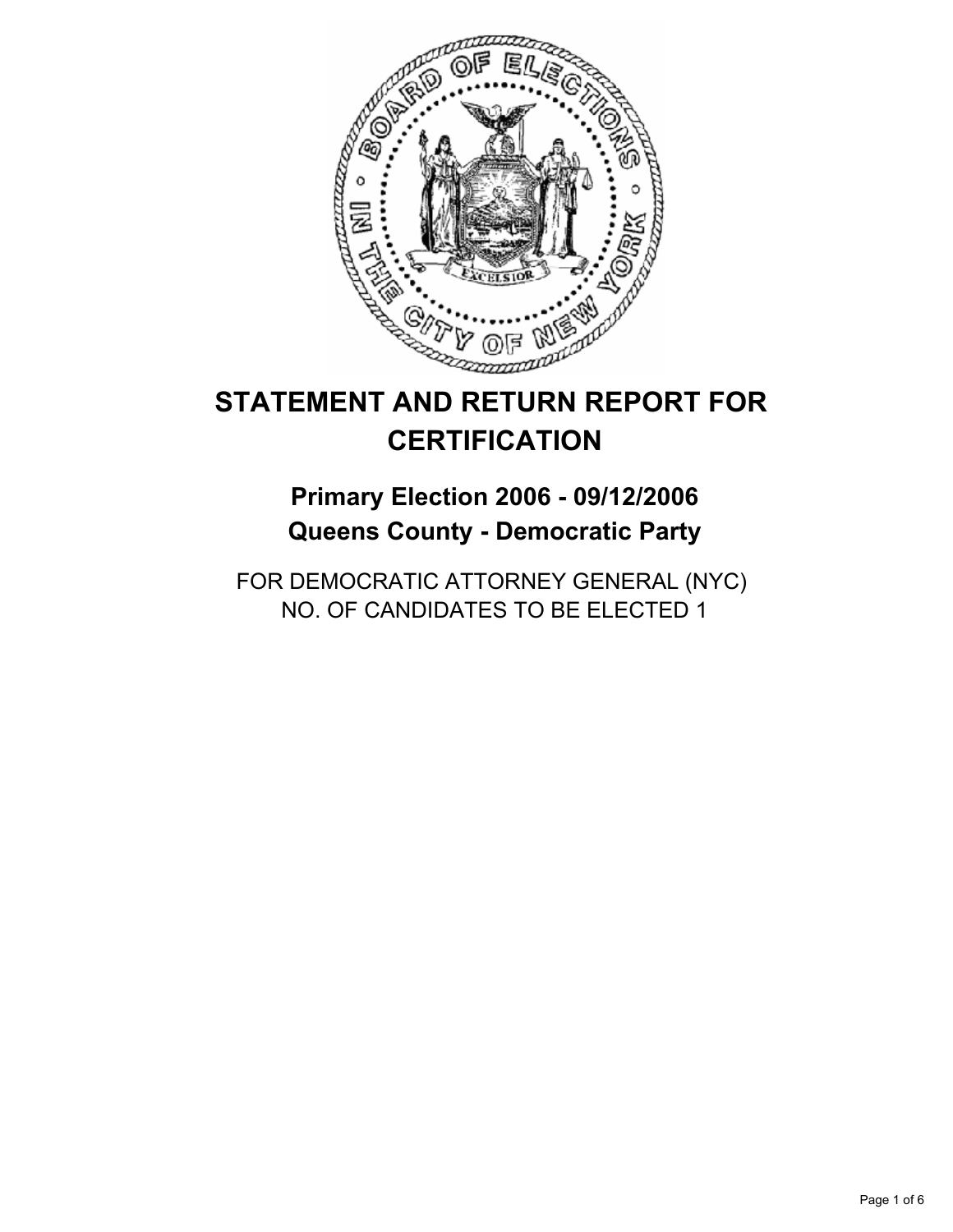

| <b>TOTAL VOTES</b>          | 3,380 |
|-----------------------------|-------|
| <b>SEAN PATRICK MALONEY</b> | 283   |
| <b>CHARLES G KING</b>       | 137   |
| <b>MARK GREEN</b>           | 1,114 |
| ANDREW M CUOMO              | 1,846 |
| AFFIDAVIT                   | 62    |
| ABSENTEE/MILITARY           | 101   |
| <b>EMERGENCY</b>            | 38    |

### **ASSEMBLY DISTRICT 23**

| <b>EMERGENCY</b>            | 17    |
|-----------------------------|-------|
| ABSENTEE/MILITARY           | 231   |
| AFFIDAVIT                   | 58    |
| ANDREW M CUOMO              | 2,698 |
| <b>MARK GREEN</b>           | 1,656 |
| <b>CHARLES G KING</b>       | 166   |
| <b>SEAN PATRICK MALONEY</b> | 528   |
| ALTON MADDOX (WRITE-IN)     |       |
| <b>TOTAL VOTES</b>          | 5,049 |

# **ASSEMBLY DISTRICT 24**

| <b>EMERGENCY</b>            | 403   |
|-----------------------------|-------|
| ABSENTEE/MILITARY           | 161   |
| AFFIDAVIT                   | 33    |
| ANDREW M CUOMO              | 3,297 |
| <b>MARK GREEN</b>           | 2,684 |
| <b>CHARLES G KING</b>       | 129   |
| <b>SEAN PATRICK MALONEY</b> | 405   |
| ANDREW M CUOMO (WRITE-IN)   | 8     |
| MARK GREEN (WRITE-IN)       | 8     |
| <b>TOTAL VOTES</b>          | 6,531 |
|                             |       |

| <b>EMERGENCY</b>            | 9     |
|-----------------------------|-------|
| ABSENTEE/MILITARY           | 104   |
| AFFIDAVIT                   | 37    |
| ANDREW M CUOMO              | 1,930 |
| <b>MARK GREEN</b>           | 1,372 |
| <b>CHARLES G KING</b>       | 128   |
| <b>SEAN PATRICK MALONEY</b> | 338   |
| <b>TOTAL VOTES</b>          | 3,768 |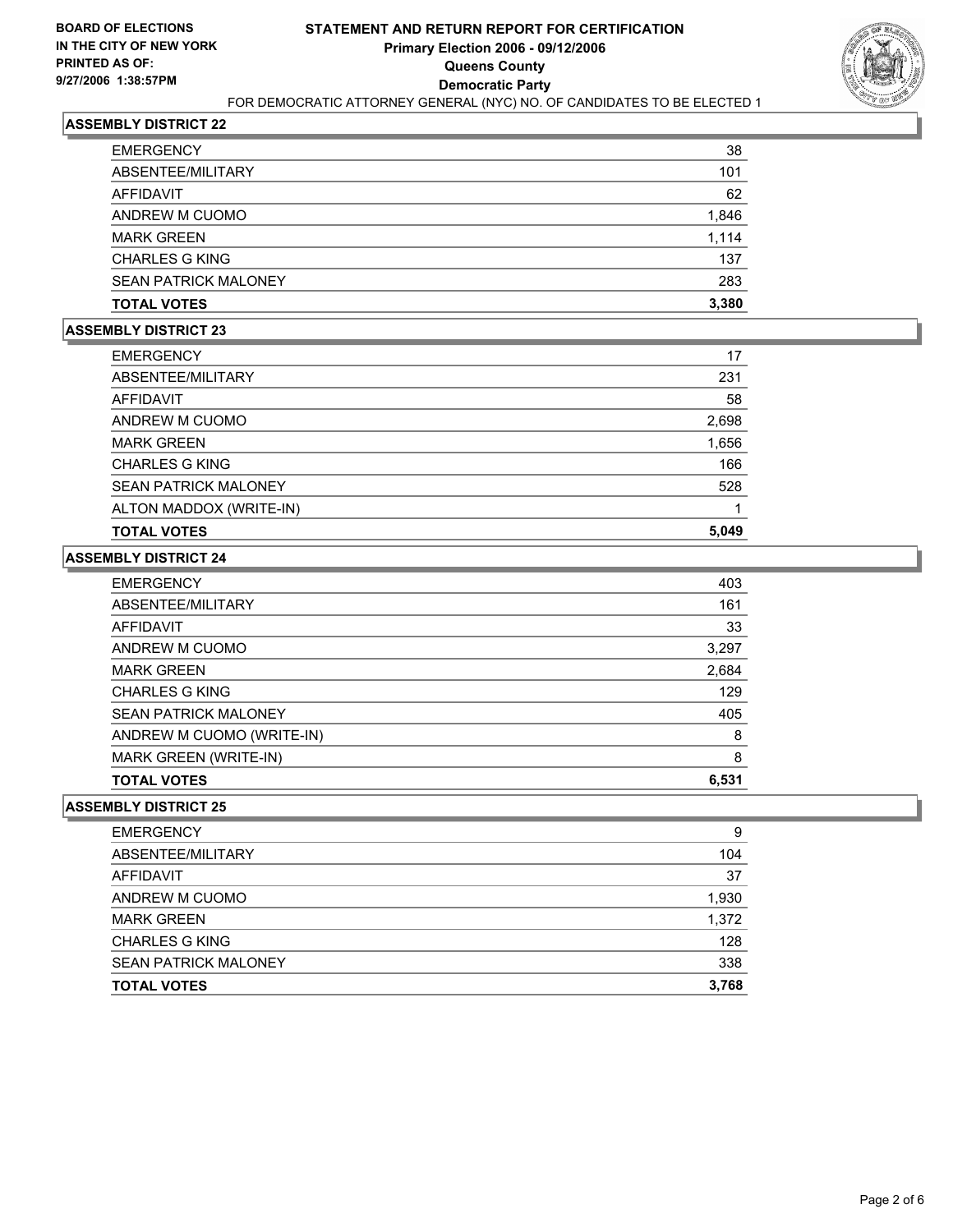

| <b>EMERGENCY</b>            | 62    |
|-----------------------------|-------|
| ABSENTEE/MILITARY           | 253   |
| AFFIDAVIT                   | 42    |
| ANDREW M CUOMO              | 3,018 |
| <b>MARK GREEN</b>           | 2,718 |
| <b>CHARLES G KING</b>       | 129   |
| <b>SEAN PATRICK MALONEY</b> | 449   |
| <b>TOTAL VOTES</b>          | 6,314 |

#### **ASSEMBLY DISTRICT 27**

| <b>TOTAL VOTES</b>          | 4,811 |
|-----------------------------|-------|
| <b>SEAN PATRICK MALONEY</b> | 350   |
| <b>CHARLES G KING</b>       | 127   |
| <b>MARK GREEN</b>           | 1,844 |
| ANDREW M CUOMO              | 2,490 |
| AFFIDAVIT                   | 43    |
| ABSENTEE/MILITARY           | 195   |
| <b>EMERGENCY</b>            | 63    |

# **ASSEMBLY DISTRICT 28**

| <b>EMERGENCY</b>            | 20    |
|-----------------------------|-------|
| ABSENTEE/MILITARY           | 268   |
| AFFIDAVIT                   | 37    |
| ANDREW M CUOMO              | 2,726 |
| <b>MARK GREEN</b>           | 2,316 |
| <b>CHARLES G KING</b>       | 108   |
| <b>SEAN PATRICK MALONEY</b> | 475   |
| <b>TOTAL VOTES</b>          | 5,625 |

#### **ASSEMBLY DISTRICT 29**

| 23    |
|-------|
| 149   |
| 40    |
| 4,143 |
| 1,797 |
| 246   |
| 318   |
|       |
| 6,505 |
|       |

| <b>EMERGENCY</b>            | 20    |
|-----------------------------|-------|
| ABSENTEE/MILITARY           | 94    |
| AFFIDAVIT                   | 37    |
| ANDREW M CUOMO              | 1,694 |
| <b>MARK GREEN</b>           | 1,031 |
| <b>CHARLES G KING</b>       | 86    |
| <b>SEAN PATRICK MALONEY</b> | 486   |
| FELIX ROMERO (WRITE-IN)     |       |
| <b>TOTAL VOTES</b>          | 3,298 |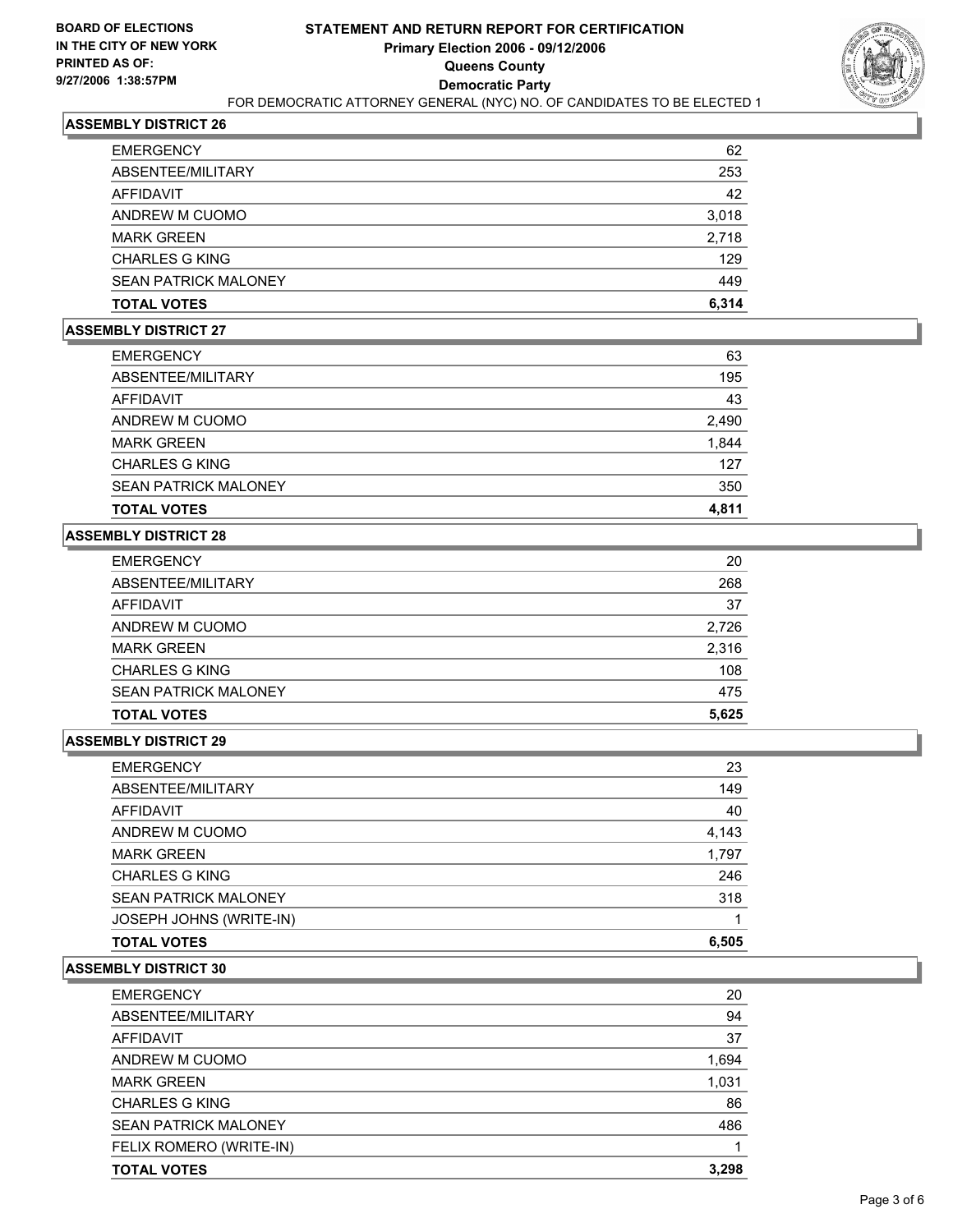

| <b>TOTAL VOTES</b>          | 215<br>4,671 |
|-----------------------------|--------------|
| <b>SEAN PATRICK MALONEY</b> |              |
| <b>CHARLES G KING</b>       | 205          |
| <b>MARK GREEN</b>           | 1,347        |
| ANDREW M CUOMO              | 2,904        |
| AFFIDAVIT                   | 44           |
| ABSENTEE/MILITARY           | 183          |
| <b>EMERGENCY</b>            | 18           |

### **ASSEMBLY DISTRICT 32**

| <b>EMERGENCY</b>            | 12    |
|-----------------------------|-------|
| ABSENTEE/MILITARY           | 81    |
| AFFIDAVIT                   | 78    |
| ANDREW M CUOMO              | 3,934 |
| <b>MARK GREEN</b>           | 1,731 |
| <b>CHARLES G KING</b>       | 327   |
| <b>SEAN PATRICK MALONEY</b> | 289   |
| AL SHARPTON (WRITE-IN)      |       |
| CHARLES BARRON (WRITE-IN)   |       |
| TAWANA BRAWLEY (WRITE-IN)   |       |
| <b>TOTAL VOTES</b>          | 6.284 |

#### **ASSEMBLY DISTRICT 33**

| <b>EMERGENCY</b>            | 5     |
|-----------------------------|-------|
| ABSENTEE/MILITARY           | 80    |
| AFFIDAVIT                   | 33    |
| ANDREW M CUOMO              | 3,771 |
| <b>MARK GREEN</b>           | 1,634 |
| <b>CHARLES G KING</b>       | 224   |
| <b>SEAN PATRICK MALONEY</b> | 307   |
| CARL PERSON (WRITE-IN)      |       |
| JOKO (WRITE-IN)             |       |
| <b>TOTAL VOTES</b>          | 5,938 |
|                             |       |

| <b>EMERGENCY</b>            | 43    |
|-----------------------------|-------|
| ABSENTEE/MILITARY           | 71    |
| AFFIDAVIT                   | 47    |
| ANDREW M CUOMO              | 2,325 |
| <b>MARK GREEN</b>           | 1,431 |
| <b>CHARLES G KING</b>       | 135   |
| <b>SEAN PATRICK MALONEY</b> | 498   |
| EDITH COHN (WRITE-IN)       |       |
| <b>TOTAL VOTES</b>          | 4,390 |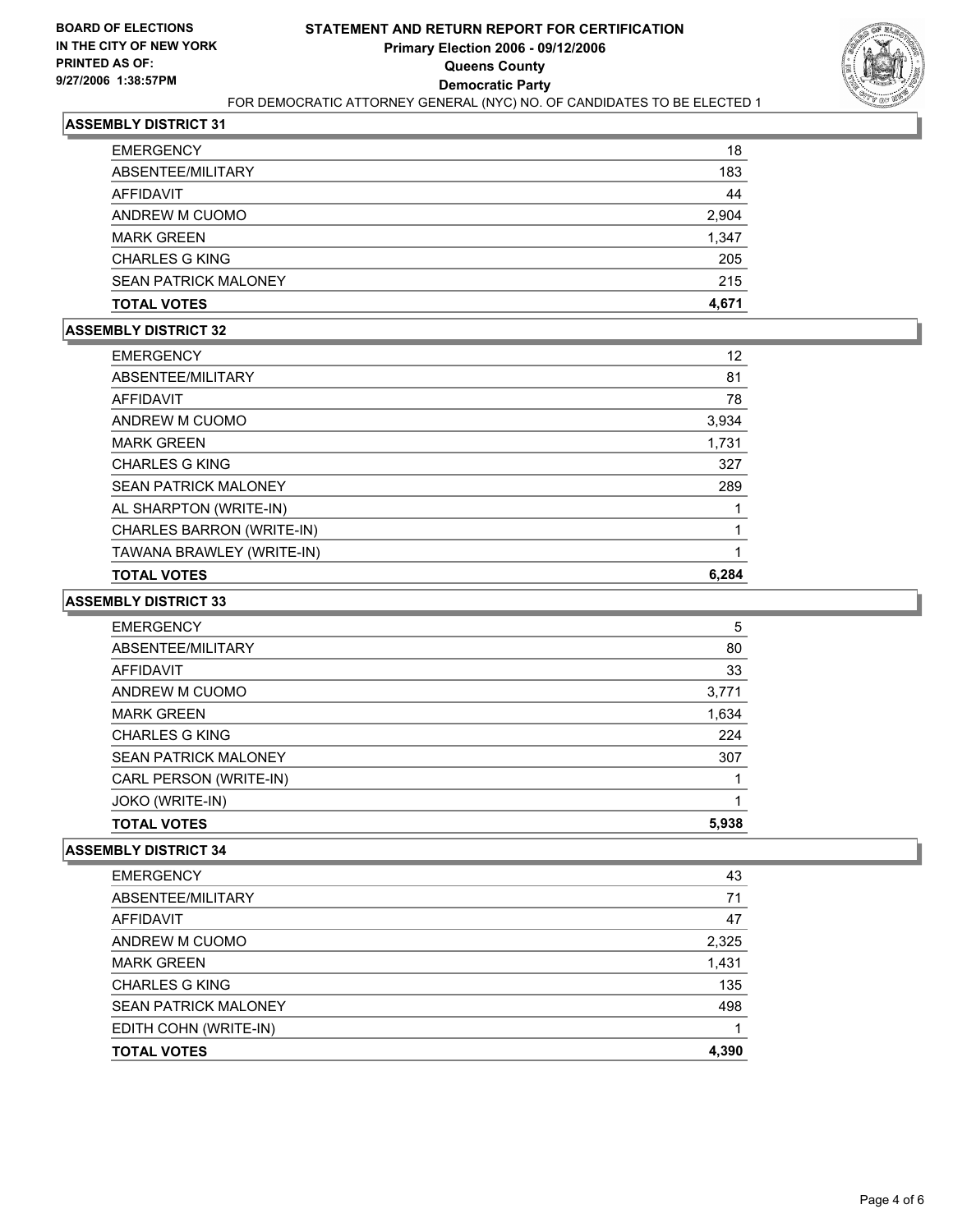

| <b>EMERGENCY</b>            |       |
|-----------------------------|-------|
| ABSENTEE/MILITARY           | 115   |
| AFFIDAVIT                   | 60    |
| ANDREW M CUOMO              | 2,478 |
| <b>MARK GREEN</b>           | 1,637 |
| <b>CHARLES G KING</b>       | 210   |
| <b>SEAN PATRICK MALONEY</b> | 296   |
| <b>TOTAL VOTES</b>          | 4,621 |

# **ASSEMBLY DISTRICT 36**

| <b>EMERGENCY</b>            | 15    |
|-----------------------------|-------|
| ABSENTEE/MILITARY           | 73    |
| <b>AFFIDAVIT</b>            | 41    |
| ANDREW M CUOMO              | 1,812 |
| <b>MARK GREEN</b>           | 1,155 |
| <b>CHARLES G KING</b>       | 87    |
| <b>SEAN PATRICK MALONEY</b> | 433   |
| <b>TOTAL VOTES</b>          | 3,487 |

# **ASSEMBLY DISTRICT 37**

| <b>EMERGENCY</b>            | 0     |
|-----------------------------|-------|
| ABSENTEE/MILITARY           | 57    |
| AFFIDAVIT                   | 42    |
| ANDREW M CUOMO              | 1,740 |
| <b>MARK GREEN</b>           | 1,163 |
| <b>CHARLES G KING</b>       | 188   |
| <b>SEAN PATRICK MALONEY</b> | 395   |
| <b>TOTAL VOTES</b>          | 3,486 |

#### **ASSEMBLY DISTRICT 38**

| <b>EMERGENCY</b>            |       |
|-----------------------------|-------|
| ABSENTEE/MILITARY           | 45    |
| AFFIDAVIT                   | 22    |
| ANDREW M CUOMO              | 1,177 |
| <b>MARK GREEN</b>           | 652   |
| <b>CHARLES G KING</b>       | 63    |
| <b>SEAN PATRICK MALONEY</b> | 217   |
| <b>TOTAL VOTES</b>          | 2,109 |
|                             |       |

| 24    |
|-------|
| 49    |
| 44    |
| 1,580 |
| 1,087 |
| 136   |
| 321   |
| 3,124 |
|       |